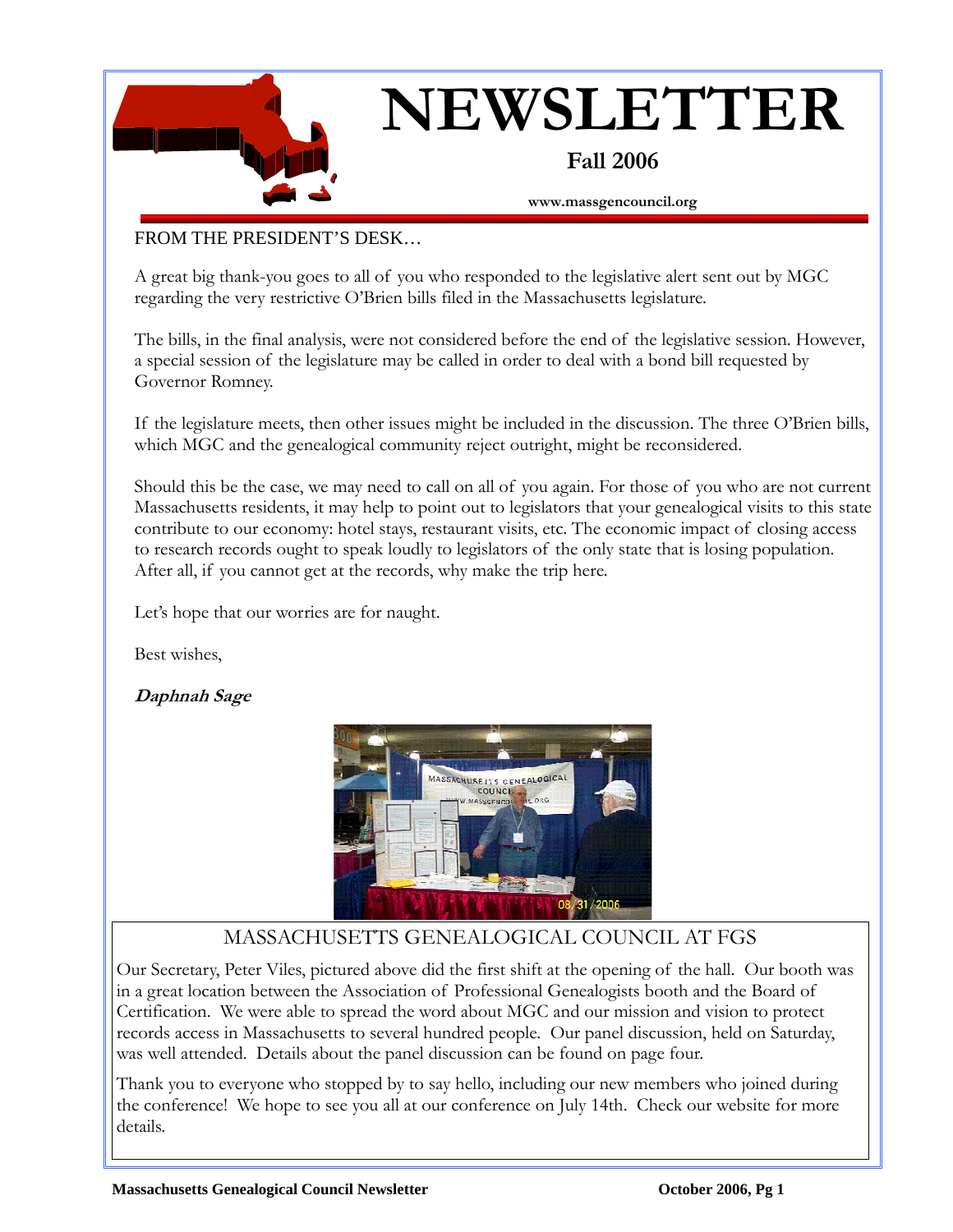# **MGC BOARD MEMBERS 2005-2007**

#### **OFFICERS**

 $\overline{a}$ 

Daphnah Sage, President Mary Ellen Grogan, Vice President Benjamin Woznick, Treasurer Peter Viles, Secretary

#### **DIRECTORS**

Ann Dzindolet, Archives Shirley Barnes, Civil Records Bernie Couming, Civil Records Christine Sweet-Hart, CG, Newsletter Editor Sharon Sergeant, Programs Michael Brophy, Publicity Sheila FitzPatrick, Ways & Means Christine Sweet-Hart, CG, Webmaster

#### **BOARD MEETING SCHEDULE**

The MGC Board meets on Saturdays, from 1p.m. to 4p.m., four times a year at the National Archives in Waltham, unless otherwise noted. Meetings are open to all interested genealogists. Massachusetts genealogical organizations are urged to send a representative to these meetings. Contact: info@massgencouncil.org.

# **HISTORY AND MISSION STATEMENT**

The Massachusetts Genealogical Council was founded in 1980, and has dedicated itself to serving the interests of the state's genealogical community.

The Council's stated purposes are: to act as advocates in monitoring legislative and administrative activities of governmental agencies which affect genealogists; to sponsor and present legislation and programs designed to expand the resources and accessibility of services; to develop and promote the growth, education and exchange of ideas among persons and organizations interested in the pursuit of genealogy; and to provide other activities to advance genealogy.

# **CONTACTING MGC**

**Newsletter Contributions**: If you would like to have the projects or your activities of your society included in the MGC newsletter, please send them to: Newsletter Editor, Massachusetts Genealogical Council, P. O. Box 5393, Cochituate, MA 01778, or via email at info@massgencouncil.org.

**Newsletter Options**: If you would like to receive the newsletter via email, please contact the newsletter editor at info@massgencouncil.org.

**Coming in the Next Issue**: Vital record access updates, news, reviews.

**Address/Email Change?** Keep the MGC newsletter coming – inform us of any changes by contacting us at info@massgencouncil.org.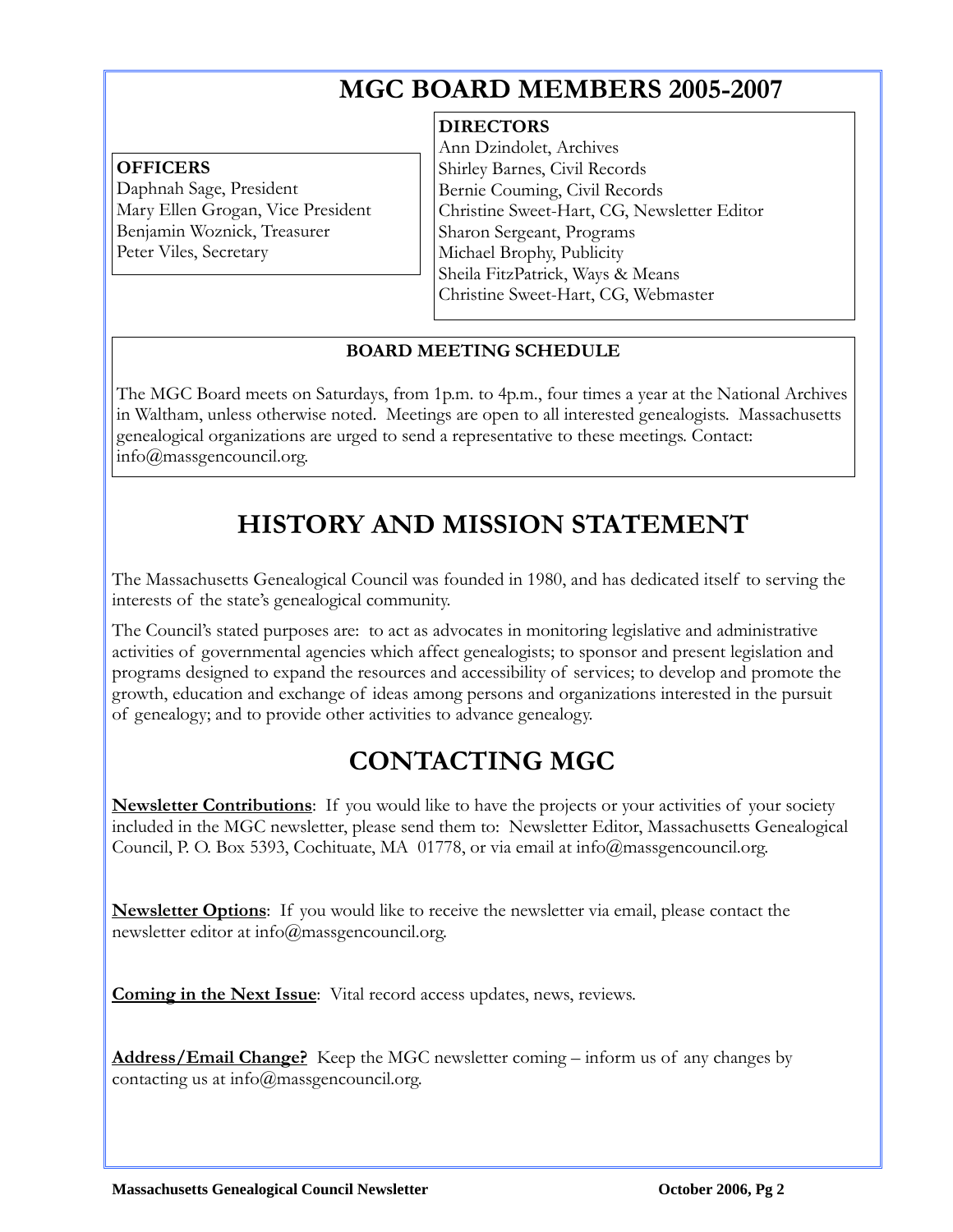#### TV THAT WON'T ROT YOUR BRAIN

The Internet television channel Roots Television (http://www.rootstelevision.com) debuted last week, with our own contributing editor Sharon DeBartolo Carmack interviewing Henry Z. Jones, author of Psychic Roots: Serendipity and Intuition in Genealogy. (Come on, we know you've heard your ancestors talking to you -- listen to Jones relate similarly eerie research coincidences by clicking the Roots Living tab, then Roots Books). Other shows focus on Megan Smolenyak Smolenyak's search for the "real" Annie Moore (read our coverage in the Sept. 14 E-mail Update) and genealogist/comedian Heir Jordan's shtick about the five stages of genealogy (Bargaining: "OK, I'm related to you ... but only on my mother's side"). You'll also find how-to footage including lectures and instructional CDs, storytellers' recollections and a chance to say what you'd like to see (and would be willing to pay for) on Roots Television. We give it two thumbs up, but the addiction potential is high, so get hooked at your own risk.

*Reprinted with permission from Family Tree Magazine Email Update, copyright 2006 F+W Publications Inc. To subscribe to this free weekly e-mail newsletter, go to http://www.familytreemagazine.com/newsletter.asp. For a free sample copy of the print Family Tree Magazine, America's #1 family history magazine, go to http://www.familytreemagazine.com/specialoffers.asp?FAMfreeissue* 

#### WORLD VITAL RECORDS OPENS FOR BUSINESS

After offering free records since its debut earlier this year, online genealogy newcomer World Vital Records (http://worldvitalrecords.com) launched its subscription service last week. The site, a project of Utah-based Internet business incubator Provo Labs, aims to become the number-two player in the genealogy industry--behind MyFamily.com, the company started by Provo Labs founder Paul Allen (he departed MyFamily.com in 2002). Paid content includes genealogy classes and podcasts, Church of Jesus Christ of Latter-day Saints' membership records (1830 to 1848), Scottish death records and UK marriage witnesses. The site offers newspapers through a partnership agreement with Small Town Papers (http://www.smalltownpapers.com). World Vital Records' Pennsylvania Gazette, The Liberator, African-American publications and Godey's Lady's Book also are available at Accessible Archives (http://www.accessible.com).

Some of World Vital Records' paid content is free elsewhere online, such as the 1880 US Census (at FamilySearch, http://www.familysearch.com), Kentucky Death records (http://ukcc.uky.edu/~vitalrec), Irish prisoners (http://www.pcug.org.au/~ppmay/convicts.htm) and UK marriage witnesses (http://www.genuki.org.uk/mwi/).

Content that will remain free includes the Social Security Death Index (SSDI), Bureau of Land Management (http://www.glorecords.blm.gov) records, a few state death indexes and a host of miscellaneous Colorado records. Much of this also is on other Web sites. With all this overlap, World Vital Records needs more information on what'll be special about its site--spokesperson Whitney Ransom says that's coming. One boon: Many World Vital Records listings are geocoded. A relative's SSDI record, for example, shows a Microsoft Virtual Earth map of his county of residence at death, with tombstones marking nearby cemetery locations (although my great-aunt's cemetery wasn't shown in her record). You can click See Neighbors for people in the SSDI who shared your relative's ZIP code of last residence.

If you purchase a \$49.95 World Vital Records annual subscription before Oct. 31, you'll get another year free.

*Reprinted with permission from Family Tree Magazine Email Update, copyright 2006 F+W Publications Inc. To subscribe to this free weekly e-mail newsletter, go to http://www.familytreemagazine.com/newsletter.asp. For a free sample copy of the print Family Tree Magazine, America's #1 family history magazine, go to http://www.familytreemagazine.com/specialoffers.asp?FAMfreeissue* 

 $\overline{a}$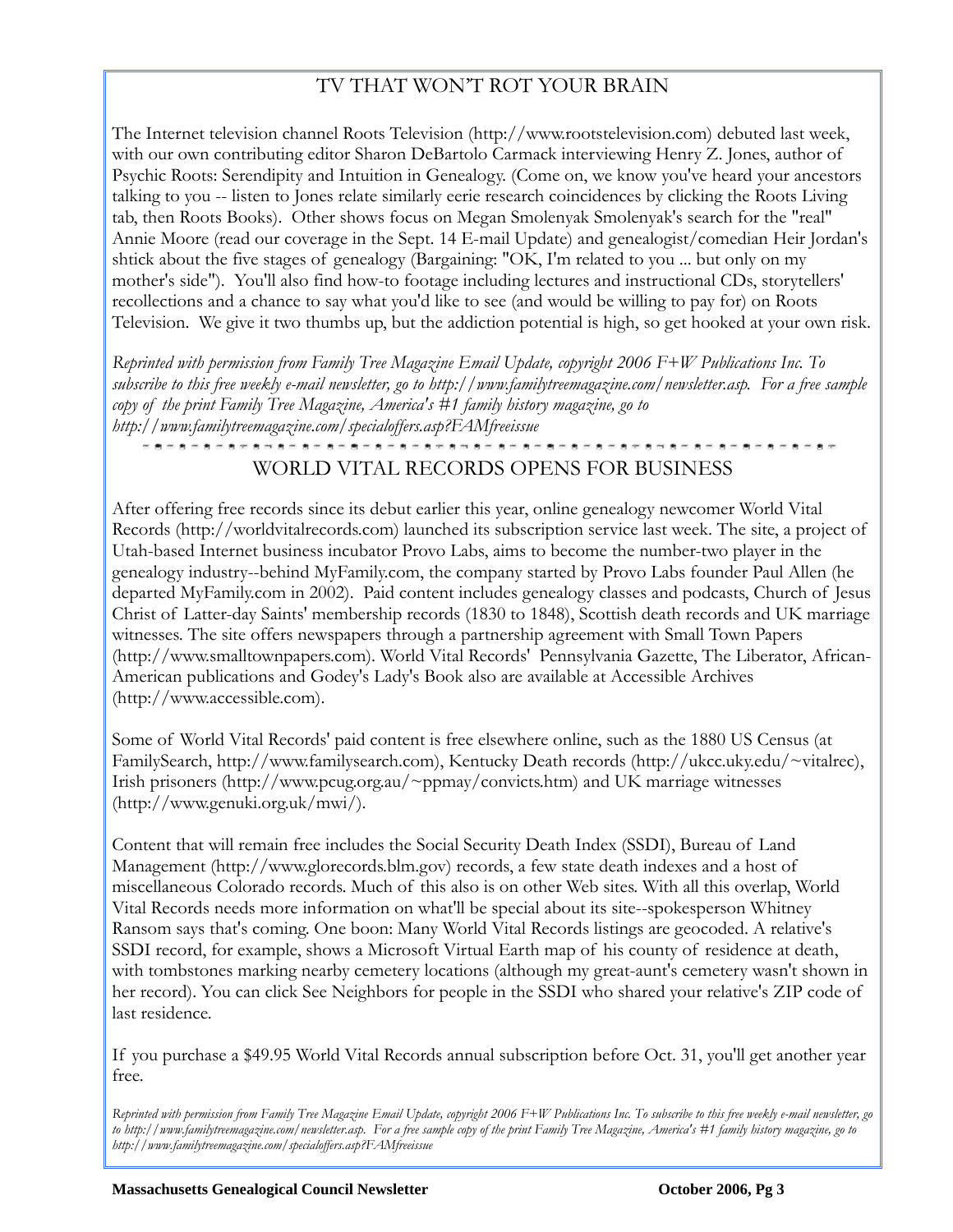#### FORM A PAC AND DON'T LOOK BACK -- Melinde Lutz Sanborn, FASG

About forty minutes into the MGC panel discussion at FGS-Boston, the audience received its chance to comment. Thirty people heard four experienced genealogist-panelists from across the nation discuss issues of records access. Of the six thoughtful comments at the audience microphone, two firmly advocated a Political Action Committee (PAC) with adequate funding to help elect pro-access legislators and to oppose those who would restrict access; four discussed issues related to reaching legislators.

The Archivist of the United States, Dr. Allen Weinstein, kicked-off the whole discussion in the FGS Plenary Sesssion on Thursday. He spoke about transparency in government and the actions he had taken to prevent "theft by socks" and theft by reclassification on the National Archives' shelves to several standing ovations. An energized base of genealogists subsequently sent a petition consisting of 10,000+ names to the Archives voicing support of his efforts.

Back in the trenches, our four panelists spoke to their experiences with various government policy changes. Marie Varrelman Melchiori, CG, CGL, from Virginia gave up close information about the NARA flood and budget cuts. Alvie L. Davidson, CG, PI, from Florida traced the extreme changes in his state's access laws in the last five years and stressed the loopholes that still exist in a state with a constitution dictating open records. Diane V. Gagel, Past President of the Ohio Genealogical Society, spoke of recent battles against records closures. Our own Sharon Sergeant gave an historical timeline from the Vital Records Model Act in the 1970s, which attempted to standardize record closings, to current NAPHSIS policies. We await the proposed Section 7211 regulations to be presented in December 2007, "conveniently after the elections."

In the spirited discussion afterwards, our President, Daphnah Sage, spoke to how legislators think, and explored the attention-getting issues of economic loss from tourism dollars turned away by restrictions.

MGC is proud to be part of the continuing national discussion on records access. A proactive stance on records access will be the subject of our upcoming MGC panel at the 2007 New England Regional Genealogical Conference (NERGC) at Hartford, Connecticut, April 17-22, 2007.

For more information on NERGC, please see their website at www.nergc.org.

### **UPCOMING EVENTS**

# NERGC CONFERENCE COMING TO HARTFORD April 26-29, 2007

Start planning your conference experience today. Half the fun of the conference is choosing the programs that you will attend. Our featured speakers will be Cyndi Howells, Patricia Law Hatcher, and Henry Z. "Hank" Jones. Read the biographies of the conference speakers to gain insight into their experience. Ready your questions for the experts-those who will be presenting programs or those who will be available at the Ancestor Roadshow. Early preparation will make this a truly enjoyable experience.

The 2007 New England Regional Genealogical Conference registration brochure is now available in PDF format on the NERGC website at [www.nergc.org.](http://www.nergc.org/) Be sure to bookmark the site. You can also sign up for the ezine to have regular updates sent directly to your email box. *Information adapted from the NERGC ezine.* 

 $\overline{a}$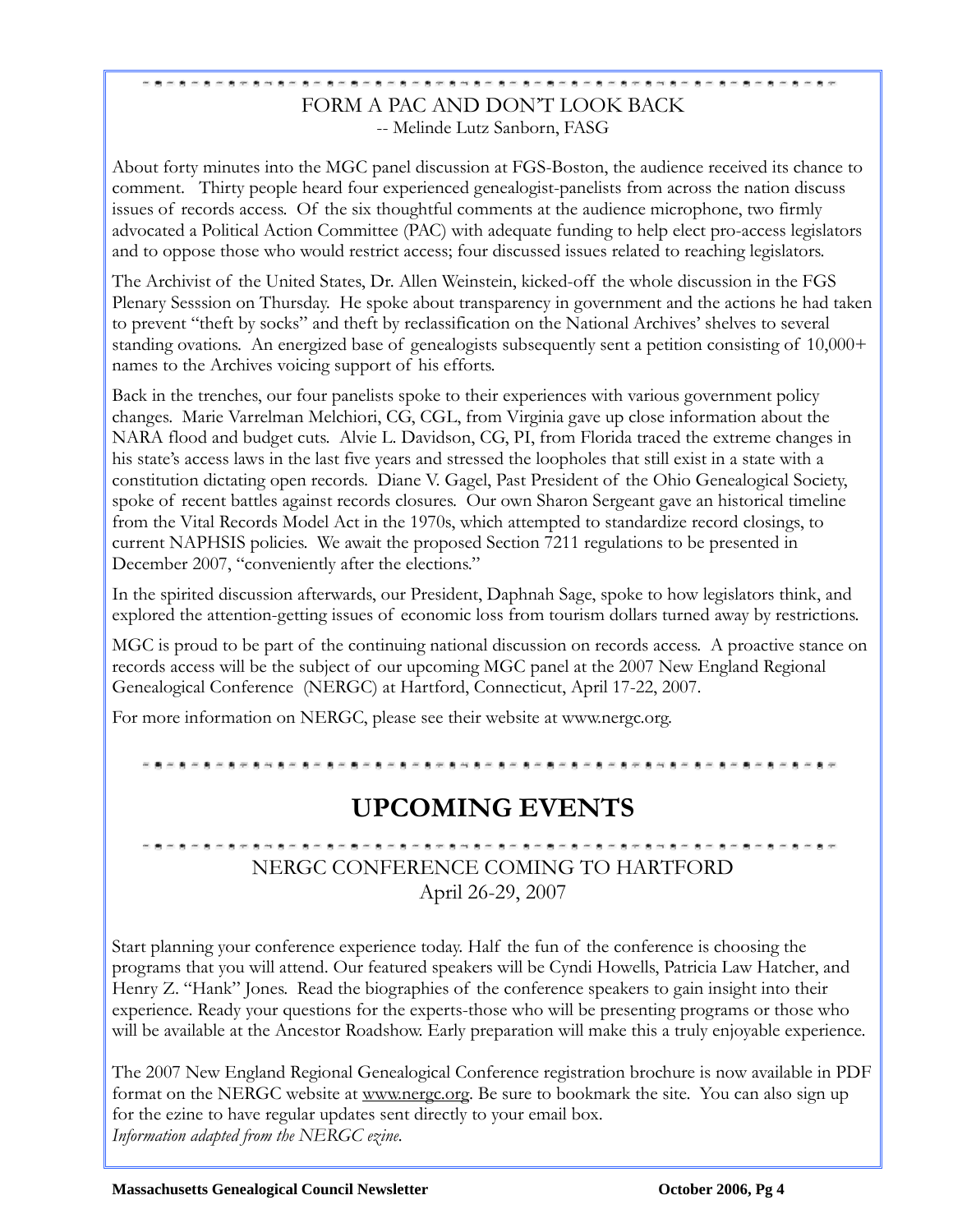# **OTHER UPCOMING EVENTS**

October 26-29 **Salt Lake City, Utah,** AAHGS 2006 Conference: The Legacy of Our Roots: A Heritage for the Future (www.aahgs.org)

# **IN OTHER NEWS**



The MGC met on September 9, 2006, at the Acton Public Library. Pictured at right: first row: Sharon Sergeant, Programs; Wheaton Wilbar, Delegate; Christine Sweet-Hart, CG, Editor/Webmaster; Back row: Melinde Lutz Sanborn, FASG, Delegate; Mary Ellen Grogan, Vice President; Shirley Barnes, Civil Records; Bernie Couming, Civil Records (standing behind Shirley); Daphnah Sage, President; Suzanne Richardson, Delegate; Ben Woznick, Treasurer; Peter Viles, Secretary.

 $\overline{a}$